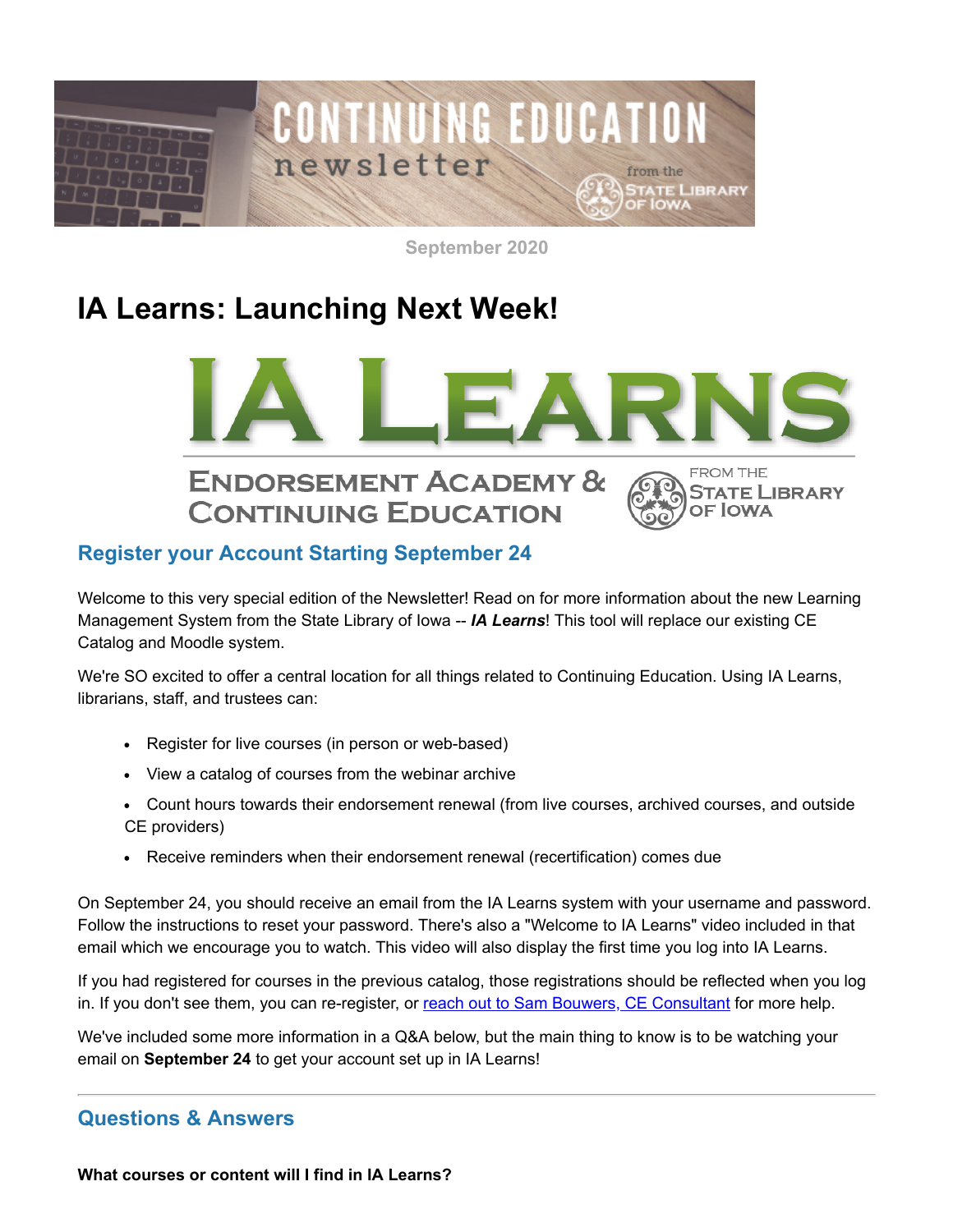

We've taken the two locations we currently store CE courses (the self-paced courses in the previous catalog, and the date-based list of "Webinar Archives") and merged them into one. In IA Learns, you'll find all that recorded content in one, cataloged-by-topic spot!

You'll also find links to register for any courses that are happening live (either in-person when we're on the other side of this pandemic or via Zoom).

What you won't find (*yet*) is the PLM/PLS replacement courses. We are still recording that content, and are committed to our end-ofthe-year goal for getting it ready for you. If you're still waiting for that new coursework, we appreciate just a *little* more patience as we continue to put it all together.

#### **What if I don't get an email from IA Learns?**

Suppose September 25 rolls around and you didn't get an email from IA Learns ...? It's possible that your account was not automatically created! Ach! We want work with you if that's the case. You will be able to manually create an account and work with the Sam to fill in any data that's missing.

#### **What if my endorsement/certification data is not correct?**

Your data should be correct unless you're one of those early birds who sent in their 2020 renewal information already! Sam's been focused on getting IA Learns polished and hasn't gone through those renewals yet. Hang tight and you should see it updated before the end of the year. You can always reach out to Sam if you have other questions/concerns.

#### **Who do I contact for help?**

You can contact your district LRT for some basic support or troubleshooting, but while we're all learning new technology, Sam might be your best bet for more in-depth issues with IA Learns. There's also a pretty good user manual built into the system that might be able to answer your questions.

#### **Technicalities (what's the platform)?**

IA Learns is part of larger initiative from the State of Iowa housed in a system called LearnSoft. If you have dealings with other State departments, you may have occasion to create an account with another division. This is just fine -- IA Learns is a separate login, and you won't mess anything up by adding an account with, for example, the Department of Transportation.

#### **I'm nervous - change is a little scary!**

We're a bit nervous too! (But mostly excited). There are a lot of moving pieces here. We've done our best to have things "scrubbed and tubbed" (as *Mary Poppins'* Mr. Banks would say), but there are undoubtedly going to be bits that have fallen through the cracks. There's nothing you can break - so we encourage you to play around in the system and explore all it has to offer. If you do get stuck on any part of it, feel free to give us a call or schedule time for a screen share session.

We're in this as a team & we'll get through it together (six feet apart, but together)! Hang in there! It's gonna be great.

#### **Have a question or concern that's not answered here?**

**[Email Sam Bouwers](mailto:samantha.bouwers@iowa.gov)**